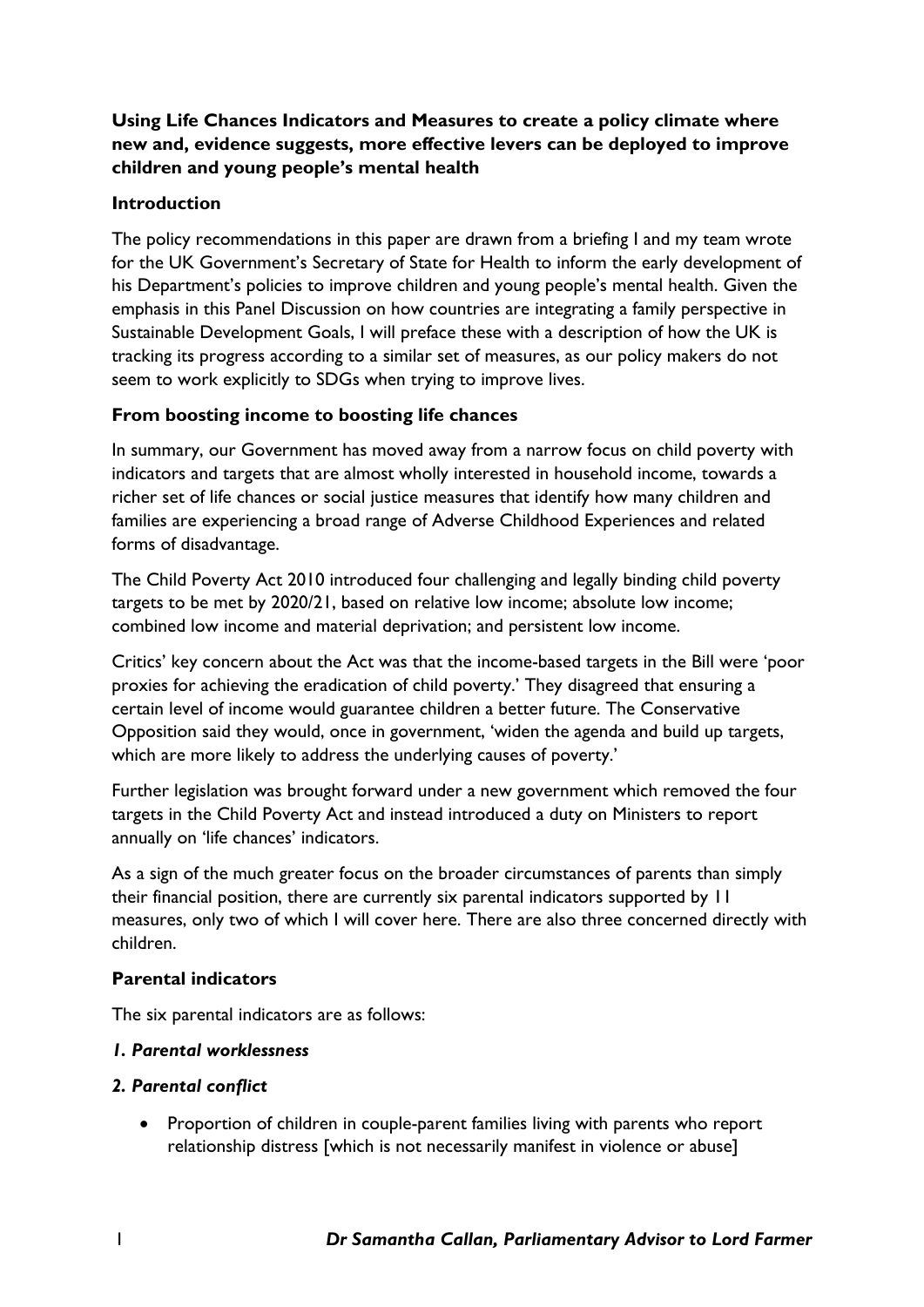• Proportion of children in separated families who see their non-resident parents regularly

# *3. Poor parental mental health*

## *4. Drug and alcohol dependency*

## *5. Problem debt*

## *6. Homelessness*

The inclusion of measures of parental conflict has, in particular, created an important opportunity to develop policies that act on the well-established link between parental relationship conflict and breakdown and negative outcomes for children and young people, particularly mental ill-health and low well-being. According to the UK Office of National Statistics, as many as one in eight children aged 10 to 15 report symptoms of mental illhealth<sup>1</sup> and this Government has pledged to improve life for these young people.

The new Government has also pledged to hold itself to account for its life chances indicators. It therefore needs to develop and deliver policies that will be effective to both of these interrelated ends.

# **Policy recommendations (in bold, supporting material is in ordinary typeface)**

# *1. Improve the Evidence Base*

**Research should be urgently commissioned that will consider how to identify when couples need relationship support, as well as how to measure the impact that interventions to support the inter-parental relationship might have on improving children's outcomes.**

**Ideally, this should be both qualitative and quantitative and should include a randomised controlled trial to produce the highest quality of evidence and address the current shortfall of UK-based studies.**

## *2. Invest in Interventions that Work*

The National Health Service (NHS) is one of the key public organisations with which families come into regular contact, providing opportunities to help prevent relationship difficulties from arising (for example, by providing reassurance to parents of the normality of the stresses experienced following the birth of a child as well as short relationship education interventions like *Let's Stick Together*<sup>2</sup> ); identification of problems which may be impacting on children; referral to appropriate agencies; and delivery of specialist interventions by NHS agencies.

<sup>&</sup>lt;u>.</u> <sup>1</sup> ONS, 2015, *Measuring National Well-being: Insights into children's mental health and well-being* available at https://www.ons.gov.uk/peoplepopulationandcommunity/wellbeing/articles/measuringnationalwellbeing/2015- 10-20

<sup>2</sup> Spielhofer T, Corlyon J, Durbin B, Smith M, Stock L and Gieve M (2014), *Relationship Support Interventions Evaluation*, Department for Education, evaluated this programme for the Department of Education and found, *inter alia*, evidence that this could change some parents' attitudes towards accessing other types of relationship support in future.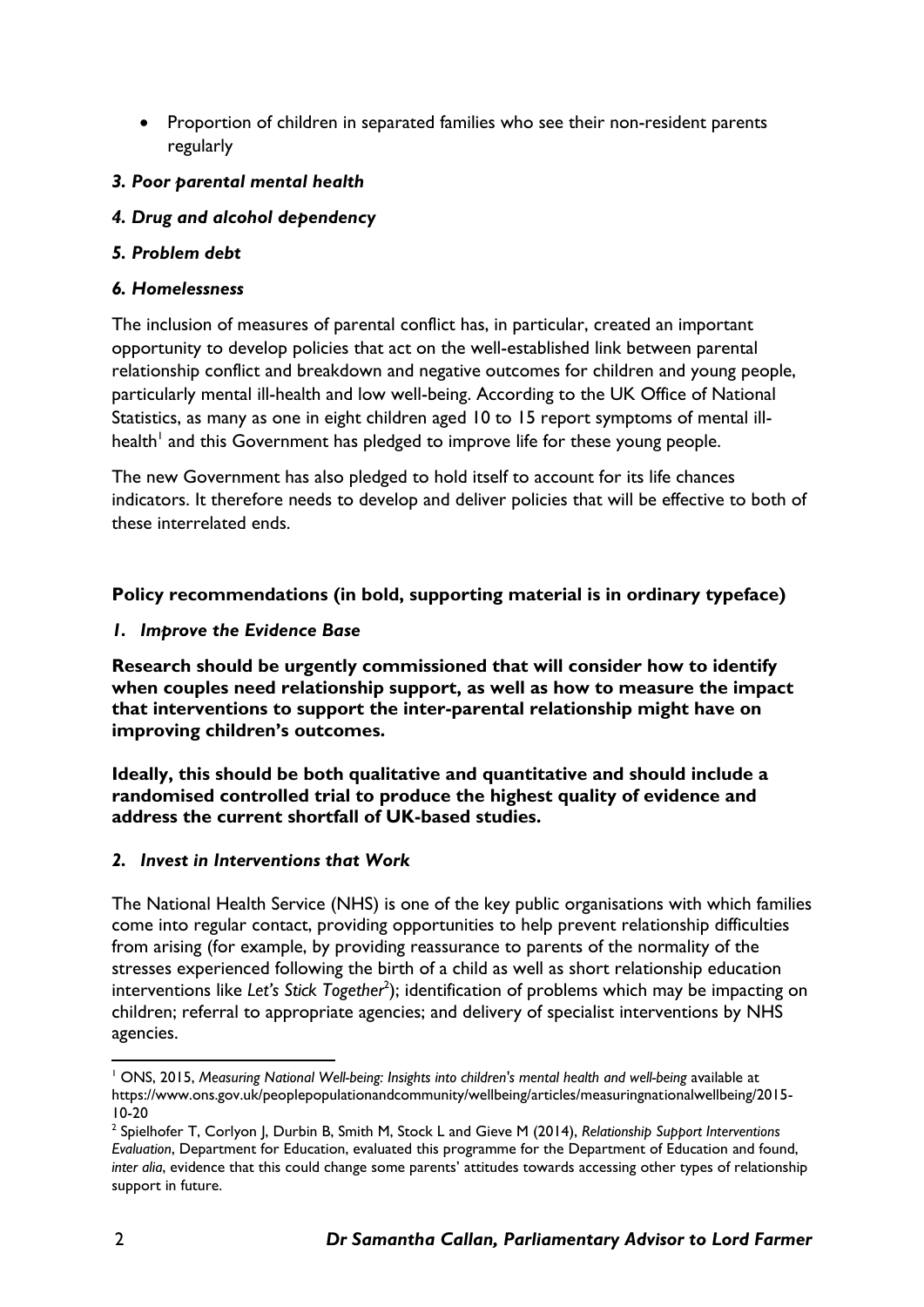# *(i) Prevention and better identification of relationship difficulties:*

Community midwives and health visitors provide support to couples which may help to prevent relationship difficulties from occurring and they identify parents who are finding the transition to parenthood particularly stressful.

By applying the principle of 'making every contact count', health visitors and other health care professionals, including members of the primary health care team, deliver a wide range of 'brief interventions' with the aim of changing behaviour. Such an approach, though currently deployed primarily in relation to behaviours such as smoking and alcohol consumption, may be equally effective in providing support for parents, for example by providing information and reassurance for parents on the common pitfalls associated with having a baby and the impact on the couple relationship.

# **These approaches should be adopted more widely to increase the level of professionals' engagement with the issue of couple relationship difficulties in the context of primary care and other frontline services working with families.**

# *(ii) Referral for relationship support*

NHS staff, including those in the Primary Care Team and health workers based in Family Hubs (see Recommendation 5. below) are also in an ideal position to refer parents for relationship counselling.

# *(iii) Including couple support in delivery of specialist interventions*

NHS agencies are also ideally placed to deliver specialist treatment for people who are either experiencing mental health problems themselves or whose children have mental health problems which are, wholly or partly, attributable to parental relationship difficulties.

- Adult couples therapy, including specific treatment for depression, is delivered by High Intensity Therapists and has the best outcomes amongst the different types of therapy provided by the  $NHS<sup>3</sup>$
- Multi-Systemic Therapy (MST), an intensive community and family-based intervention is known to be effective in improving family relationships for 11 to 17 year olds at risk of being placed away from home and to lead to improved families functioning.<sup>4</sup>
- Functional Family Therapy (FFT) is conducted in a range of settings (including clinics, homes, Children and Young People's Mental Health Services and probation facilities) with parents and their ten to 18 year olds and has established evidence of improving family functioning, including where there is family conflict and reducing young people's involvement in crime and/or substance misuse.<sup>5</sup>

<sup>1</sup> <sup>3</sup> NHS Digital, (2016), *Psychological Therapies: Annual report on the use of IAPT services, England, 2015-16*, p12.

<sup>&</sup>lt;sup>4</sup> See <http://www.mstuk.org/mst-outcomes/uk-research>

<sup>&</sup>lt;sup>5</sup> See <http://eif.org.uk/wp-content/uploads/2014/07/Functional-Family-Therapy.pdf>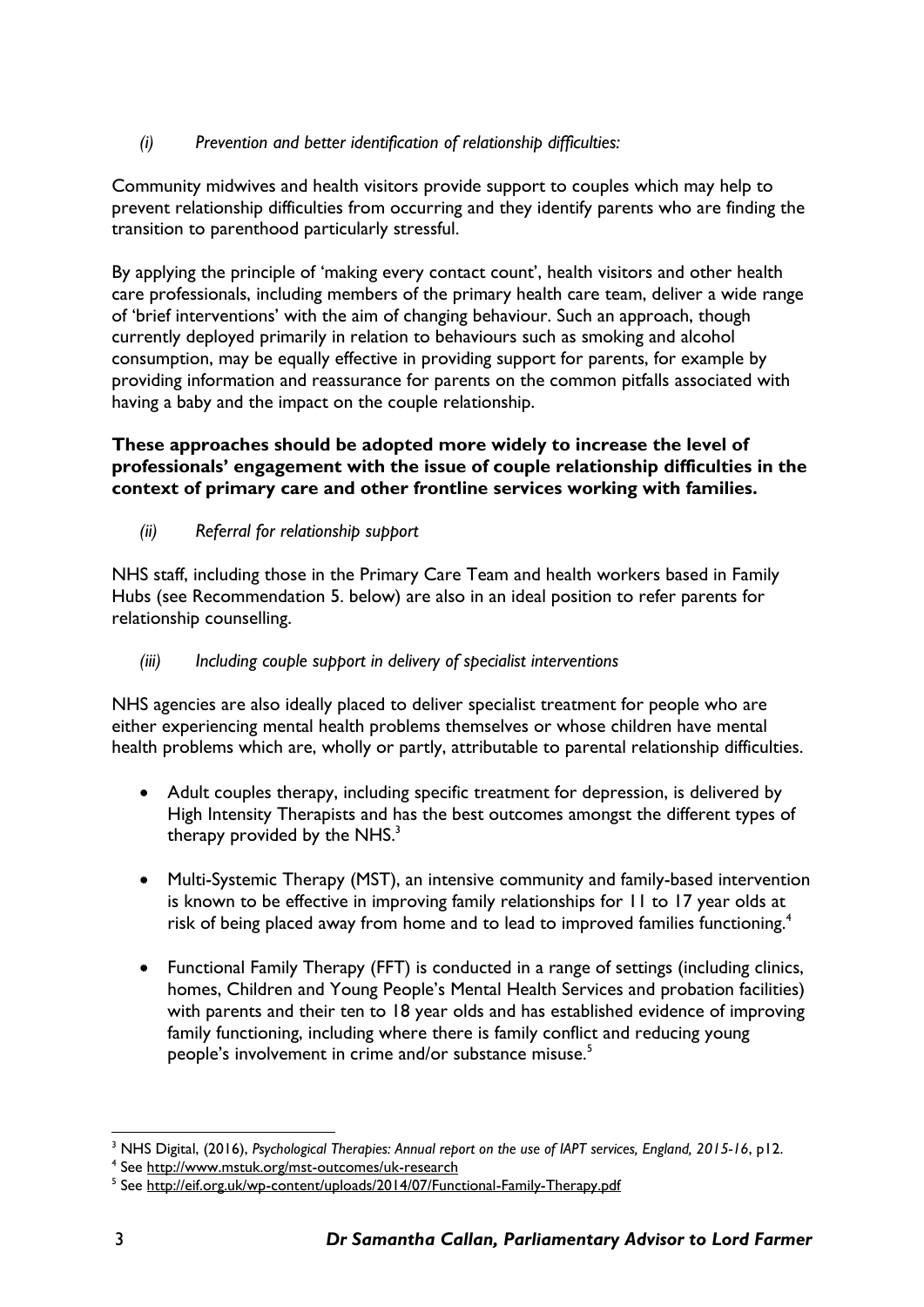These are some examples of the range of interventions which provide support directly or indirectly to parents. However, a more explicit emphasis on the couple relationship is needed if these services are to become more focused on this dynamic as a possible cause of difficulties in the child or young person.

**The Department of Health should work with NHS England, Health Education England and Public Health England, and the appropriate Royal Colleges and professional associations to see how these specialist interventions could be adapted where needed so that they provide more of a focus on the relationship between parents and a greater emphasis on interventions to support those experiencing or at risk of experiencing difficulties.**

There is considerable scope to expand relationship support by making more available online. Several providers, including Relate and One Plus One, already provide relationship support online. Not only would an expansion of such services be cost-effective, it would also help to overcome some of the difficulties in accessing services currently experienced by low income families.<sup>6</sup> It would also provide an alternative for couples who might prefer to access these services online rather than face-to-face.

## **Online services for couples should be piloted with a view to increasing their reach and overcoming some of the difficulties in accessing services currently experienced by low income families.**

## *3. Extend the use of Couple Counselling in Children and Young People's Mental Health (CYPMH) Services*

There is a need within CYPMH services for a systematic approach that takes account of all the family factors that will be contributing to a child's mental ill-health. There is, however, concern amongst professionals working with children and young people that it is not considered legitimate to focus on the couple relationship since that is not the primary purpose of the referral and professionals do not wish to be seen to be interfering in what is generally considered a private area. However, our research highlighted the need to treat children in the context of their families whenever possible, and we urge NHS England and Health Education England to build on good practice in children and young people's mental health provision by ensuring that parents' relationships are not ignored.

In particular, there is scope for the provision of increasing availability of couple counsellors within the multi-disciplinary team in CYPMH services. In the London Borough of Hackney, a couples counsellor is embedded in the multi-disciplinary CYPMH team and a flagship London NHS Clinic has a psychiatrist who focuses on relationship support. The aim is to ensure that the underlying causes of the child or young person's problems and distress, where parental conflict is an issue, are addressed and to ensure that the parents have a wider understanding of the impact that such conflict is having on the family.

#### **The new treatment pathways for children and young people's mental health should emphasise the impact that resolving parental relationship difficulties can have on outcomes for children and young people.**

<u>.</u>

<sup>6</sup> Doubell L, Stock L, Acquah D and McBride T (2017), *Inter-parental Relationship Support Services available in the UK: rapid review of evidence* (updated March 2017), London: EIF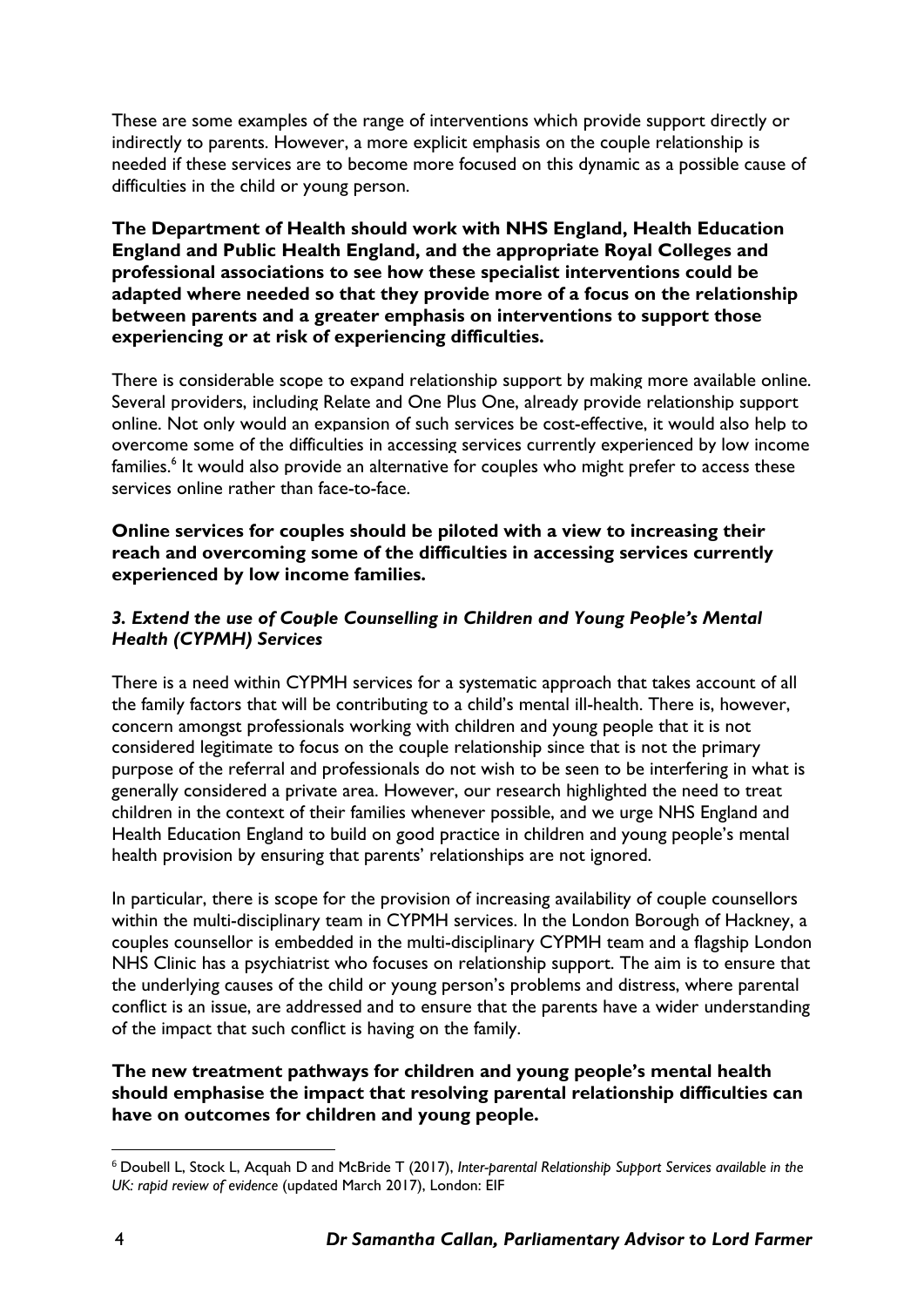**Further work should be undertaken by the Children's Mental Health Clinical Networks to raise awareness amongst clinicians about the role that CYPMHS can play in providing relationship support through the multi-disciplinary team.**

**The Department of Health should fund pilot projects for couple counsellors to be embedded within Children and Adolescent Mental Health Service teams.**

## *4. Schools' role in relationship support*

There is scope for schools to have a greater role both in preventing relationship difficulties and in providing and signposting families to relationship support. The Children and Social Work Act 2017 made provision for compulsory relationships education for primary school pupils in in England, as well as sex and relationships education for secondary school children.

School counselling has also been highlighted:

#### *…as a method of early intervention to help prevent relationship problems occurring later on in adulthood.*<sup>7</sup>

The provision of mental health 'first aid' in every school and the current rapid expansion of school-based counselling services could lead to a greater role for schools in identifying children whose difficulties may be attributable at least in part to parental relationship problems, and in offering direct support.

# **We recommend that the forthcoming policy paper on children and young people's mental health and wellbeing:**

- **addresses the scope for schools to prevent relationship difficulties in adulthood by teaching children and young people about adult relationships;**
- **incorporates the identification of children and families affected by parental conflict in the mental health first aid services which may be rolled out across schools;**
- **signposts families affected by parental conflict to relationship support services where the opportunity arises, and;**
- **provides some specialist services within school counselling and other mental health services provided in schools.**

## *5. Encourage the development of Family Hubs*

Given what we know about the roots of mental illness, ensuring early help is in place to support families and to prevent children and young people from developing mental health problems in the first instance is essential: it is far better to provide a fence at the top of the cliff than an ambulance at the bottom. The Children's Commissioner for England<sup>8</sup> and the

<sup>1</sup> <sup>7</sup> Doubell L, Stock L, Acquah D and McBride T (2017), *Inter-parental Relationship Support Services available in the UK: rapid review of evidence* (updated March 2017), London: EIF, p27.

<sup>8</sup> Children's Commissioner (2016) *Family Hubs: A Discussion Paper, Co-ordinated local support and intervention for children in need and their families*, London: Office of the Children's Commissioner.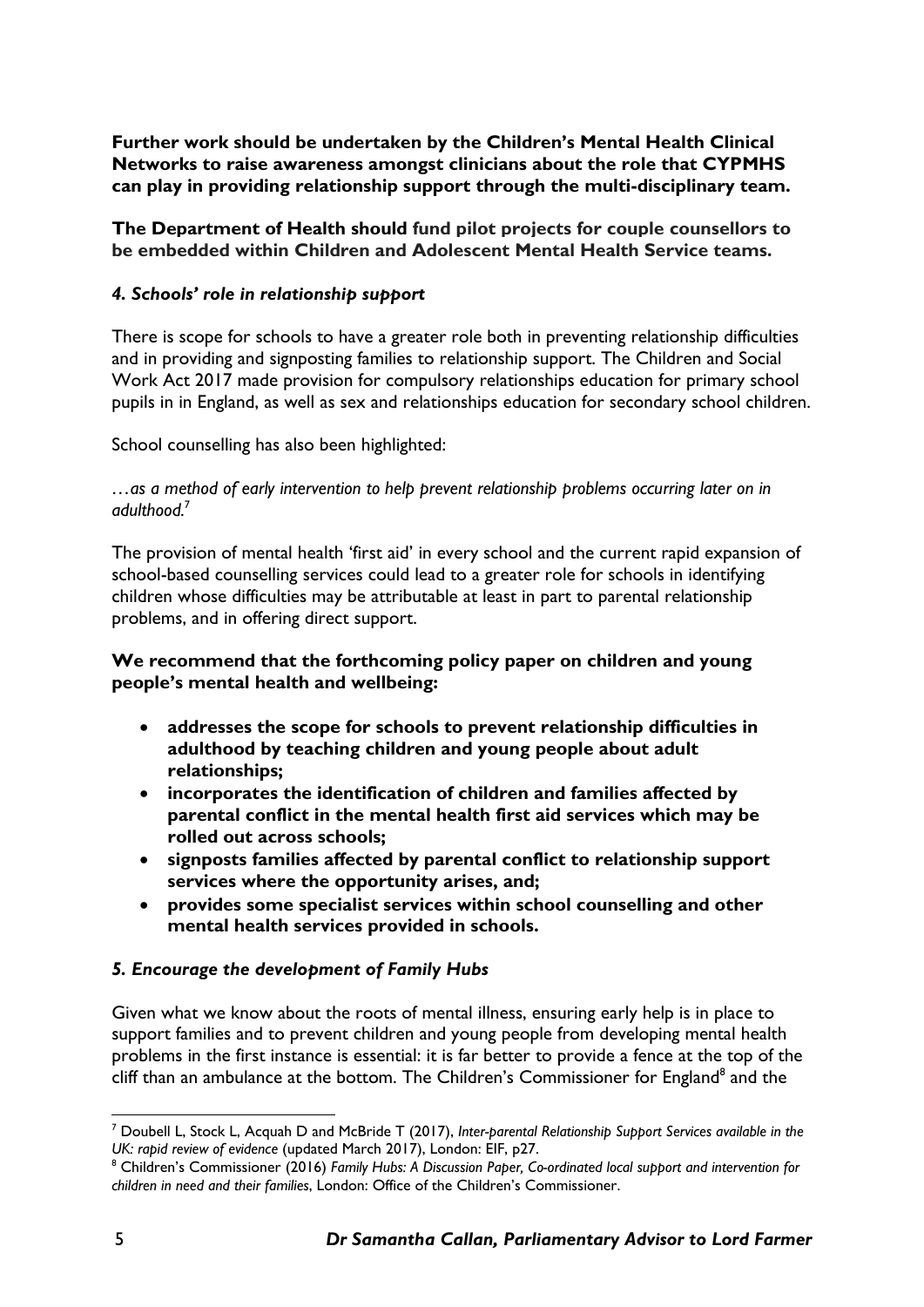Centre for Social Justice<sup>9</sup> have argued that vulnerable families need a greater level of coordinated services to overcome the problems they are facing and many local authorities are already starting to do this through Family Hubs. These provide access to a range of coordinated services, often under one roof, including health, mental health, childcare and early years and parenting support. Although more evaluation is required, there are encouraging early signs of effectiveness in these early adopter local authorities.

**The Government should put in place a transformation fund and national task force to encourage local authorities to move towards a Family Hub model, working closely with charities and local businesses. These should provide services to reduce relationship conflict and support couples at risk of separation and those struggling post-separation.**

# *6. A national approach*

Both local and national stakeholders recognise that there is a '*patchy landscape of interparental relationship support provision.'*<sup>10</sup> There is a lack of clear accountability at the national level although it is improving and there is clearly a commitment to further implementation.

The Department for Work and Pensions has committed to launching a new programme to embed proven interventions that reduce parental conflict in local areas and to work with the 'Troubled Families' Programme to improve the effectiveness of family services.<sup>11</sup>

Whilst this is welcome, there is a risk that it will be harder to secure commitment from NHS agencies who do not currently see this as their core business.

**A Cabinet Minister should be appointed with responsibility for families. In the same way that the Secretary of State for Education also holds the Equalities brief, another Secretary of State with a cross-governmental brief or one of the larger departments such as Work and Pensions or Communities and Local Government should also bear named responsibility for Families so support for relationships can be better prioritised.**

## *7. Better provision of information*

It may be that some parents are unaware of the availability of relationship support even during times of crisis when their need for them is heightened.

**MindEd for Families, and other sources of information and media platforms including NHS Choices and Mumsnet should expand the information currently available to help parents to understand the impact of parental conflict on their children and how to access relationship support.**

<sup>&</sup>lt;u>.</u> <sup>9</sup> Centre for Social Justice (2014), Fully Committed? How Government could reverse family breakdown, London: CSJ.

<sup>10</sup> Callanan M, Hudson R, Hussain F and Roberts E (2017), *Exploring parental relationship support: a qualitative study*, London: EIF, p7.

<sup>11</sup> Department for Work and Pensions (2017) *Improving Lives; Helping Workless Families*, London: DWP, p19.